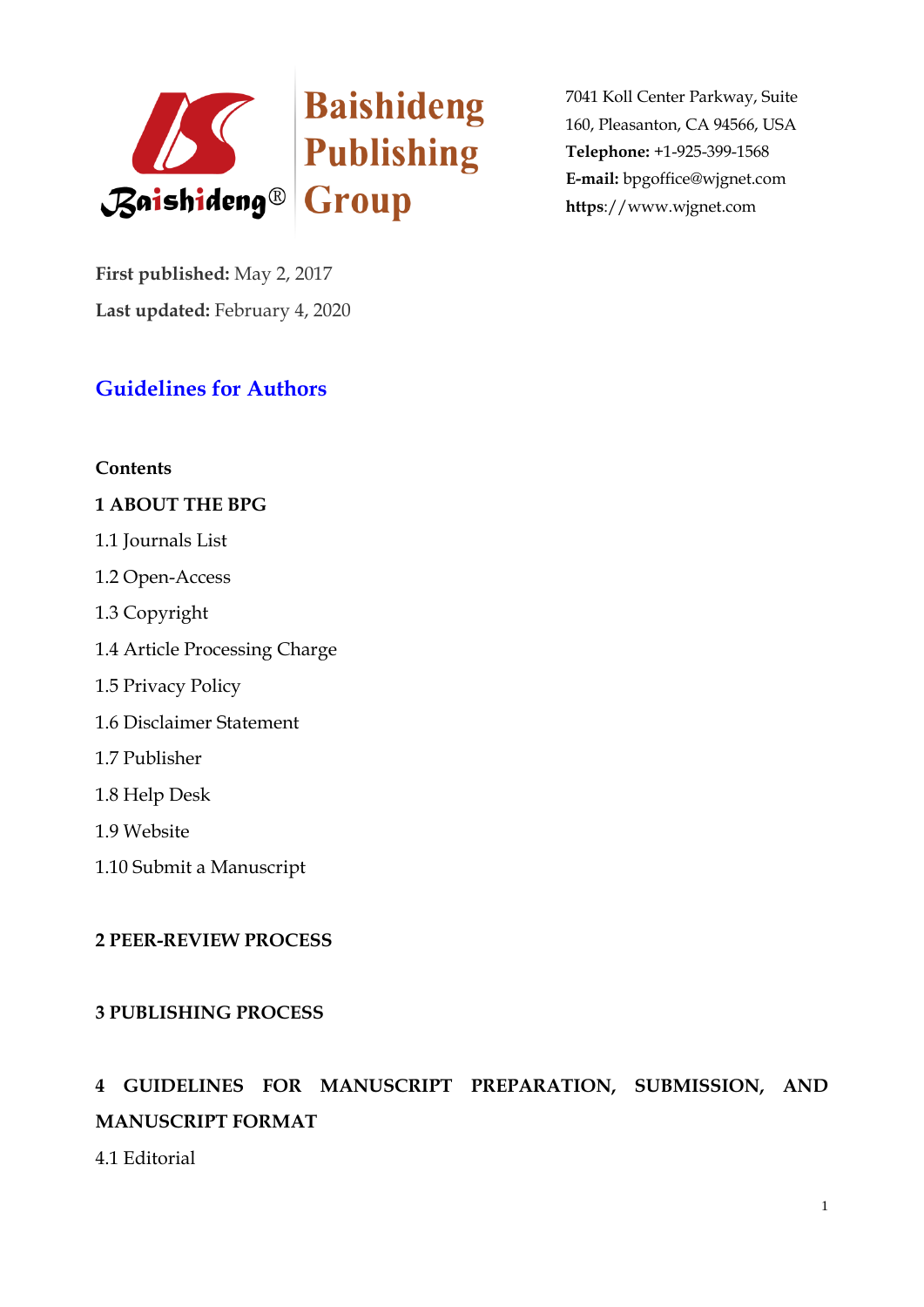

- 4.2 Frontier
- 4.3 Diagnostic Advances
- 4.4 Therapeutic Advances
- 4.5 Field of Vision
- 4.6 Minireview
- 4.7 Review
- 4.8 Topic Highlight
- 4.9 Opinion Review
- 4.10 Basic Study
- 4.11 Case Control Study
- 4.12 Clinical Trials Study
- 4.13 Observational Study
- 4.14 Prospective Study
- 4.15 Randomized Clinical Trial
- 4.16 Randomized Controlled Trial
- 4.17 Retrospective Cohort Study
- 4.18 Retrospective Study
- 4.19 Evidence-Based Medicine
- 4.20 Systematic Review
- 4.21 Meta-Analysis
- 4.22 Scientometrics
- 4.23 Case Report
- 4.24 Letter to the Editor

## **5 ONLINE SUBMISSIONS**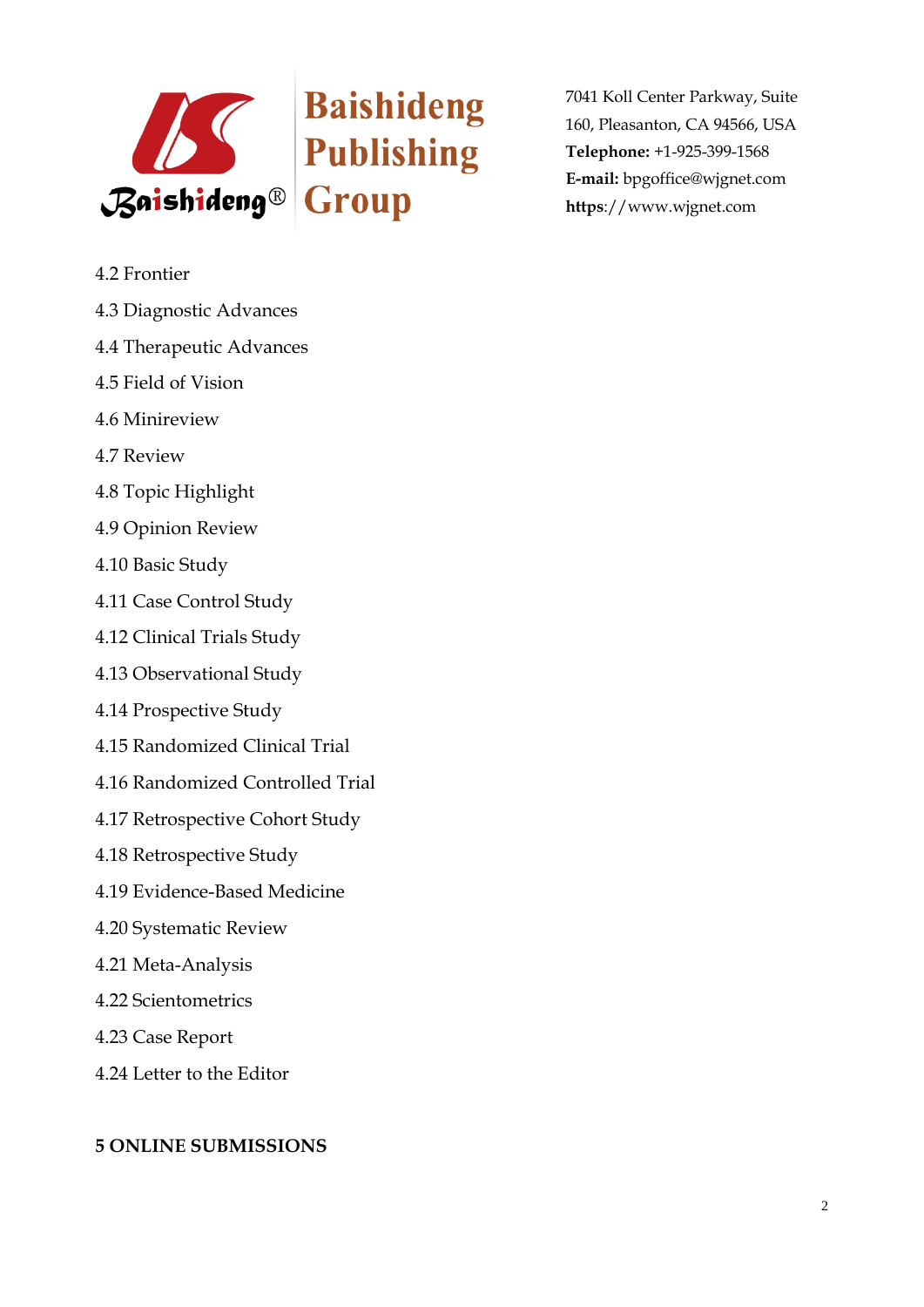



## **1 ABOUT THE BPG**

Baishideng Publishing Group (BPG) publishes 42 peer-reviewed, open-access journals covering a broad range of topics in clinical medicine, as well as several topics in biochemistry and molecular biology, relevant to human health today**.**

**1.1 Journals List.** BPG publishes the following 42 journals:

*[World Journal of Anesthesiology](http://www.wjgnet.com/2218-6182/index.htm) [World Journal of Biological Chemistry](http://www.wjgnet.com/1949-8454/index.htm) [World Journal of Cardiology](http://www.wjgnet.com/1949-8462/index.htm) [World Journal of Clinical Cases](http://www.wjgnet.com/2307-8960/index.htm) [World Journal of Clinical Infectious Diseases](http://www.wjgnet.com/2220-3176/index.htm) [World Journal of Clinical Oncology](http://www.wjgnet.com/2218-4333/index.htm) [World Journal of Clinical Pediatrics](http://www.wjgnet.com/2219-2808/index.htm) [World Journal of Clinical Urology](http://www.wjgnet.com/2219-2816/index.htm) [World Journal of Critical Care Medicine](http://www.wjgnet.com/2220-3141/index.htm) [World Journal of Dermatology](http://www.wjgnet.com/2218-6190/index.htm) [World Journal of Diabetes](http://www.wjgnet.com/1948-9358/index.htm) [World Journal of Experimental Medicine](http://www.wjgnet.com/2220-315X/index.htm) [World Journal of Gastroenterology](http://www.wjgnet.com/1007-9327/index.htm) [World Journal of Gastrointestinal Endoscopy](http://www.wjgnet.com/1948-5190/index.htm) [World Journal of Gastrointestinal Oncology](http://www.wjgnet.com/1948-5204/index.htm) [World Journal of Gastrointestinal Pathophysiology](http://www.wjgnet.com/2150-5330/index.htm) [World Journal of Gastrointestinal Pharmacology and Therapeutics](http://www.wjgnet.com/2150-5349/index.htm) [World Journal of Gastrointestinal Surgery](http://www.wjgnet.com/1948-9366/index.htm) [World Journal of Hematology](http://www.wjgnet.com/2218-6204/index.htm) [World Journal of Hepatology](http://www.wjgnet.com/1948-5182/index.htm)*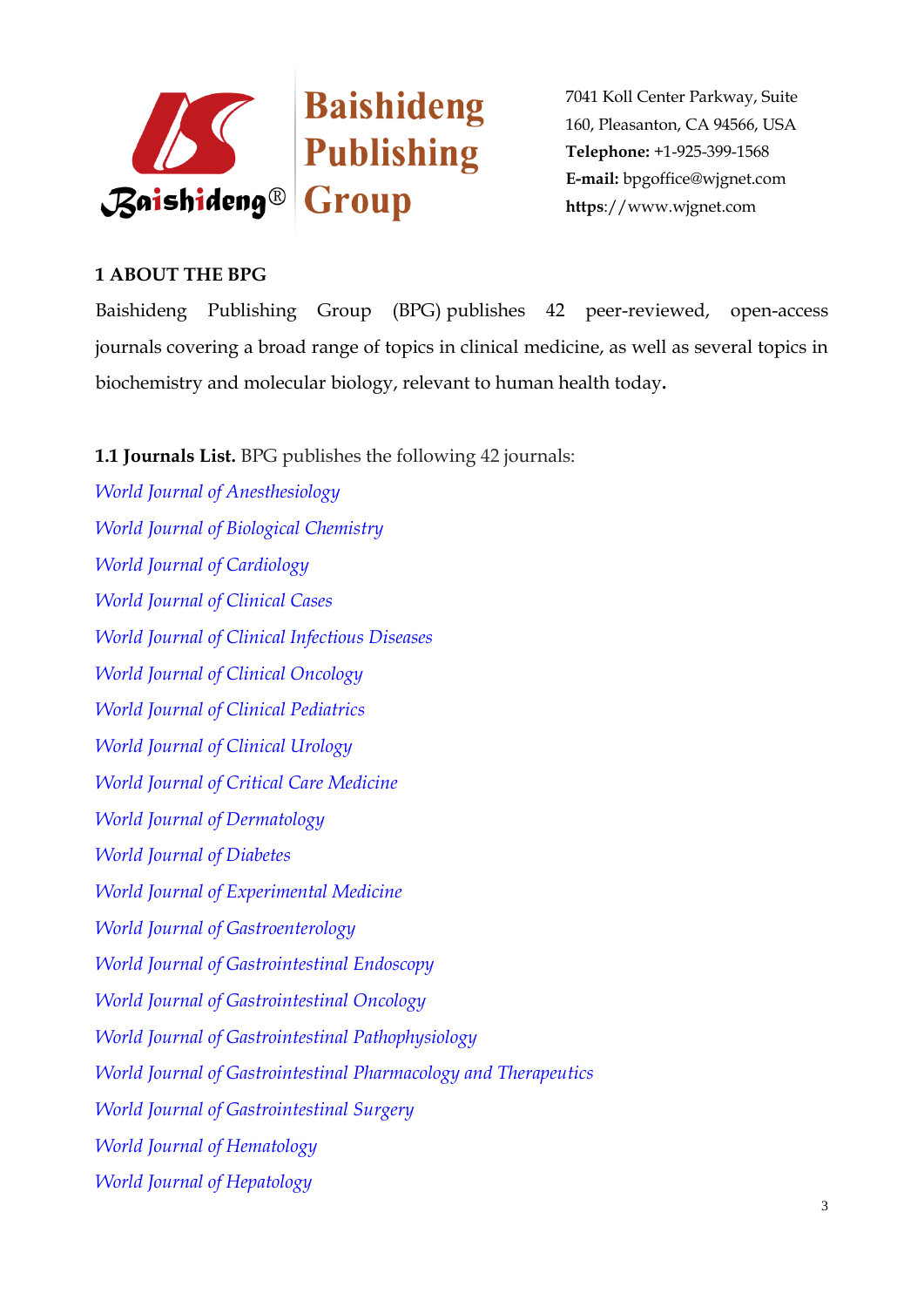

*[World Journal of Hypertension](http://www.wjgnet.com/2220-3168/index.htm) [World Journal of Immunology](http://www.wjgnet.com/2219-2824/index.htm) [World Journal of Medical Genetics](http://www.wjgnet.com/2220-3184/index.htm) [World Journal of Meta-Analysis](http://www.wjgnet.com/2308-3840/index.htm) [World Journal of Methodology](http://www.wjgnet.com/2222-0682/index.htm) [World Journal of Nephrology](http://www.wjgnet.com/2220-6124/index.htm) [World Journal of Neurology](http://www.wjgnet.com/2218-6212/index.htm) [World Journal of Obstetrics and Gynecology](http://www.wjgnet.com/2218-6220/index.htm) [World Journal of Ophthalmology](http://www.wjgnet.com/2218-6239/index.htm) [World Journal of Orthopedics](http://www.wjgnet.com/2218-5836/index.htm) [World Journal of Otorhinolaryngology](http://www.wjgnet.com/2218-6247/index.htm) [World Journal of Pharmacology](http://www.wjgnet.com/2220-3192/index.htm) [World Journal of Psychiatry](http://www.wjgnet.com/2220-3206/index.htm) [World Journal of Radiology](http://www.wjgnet.com/1949-8470/index.htm) [World Journal of Respirology](http://www.wjgnet.com/2218-6255/index.htm) [World Journal of Rheumatology](http://www.wjgnet.com/2220-3214/index.htm) [World Journal of Stem Cells](http://www.wjgnet.com/1948-0210/index.htm) [World Journal of Stomatology](http://www.wjgnet.com/2218-6263/index.htm) [World Journal of Surgical Procedures](http://www.wjgnet.com/2219-2832/index.htm) [World Journal of Translational Medicine](http://www.wjgnet.com/2220-6132/index.htm) [World Journal of Transplantation](http://www.wjgnet.com/2220-3230/index.htm) [World Journal of Virology](http://www.wjgnet.com/2220-3249/index.htm)*

**1.2 Open-Access.** All articles published by BPG are selected by an in-house editor and fully peer-reviewed by external reviewers. BPG applies the Creative Commons Attribution Non Commercial (CC BY-NC 4.0) license, which permits others to distribute,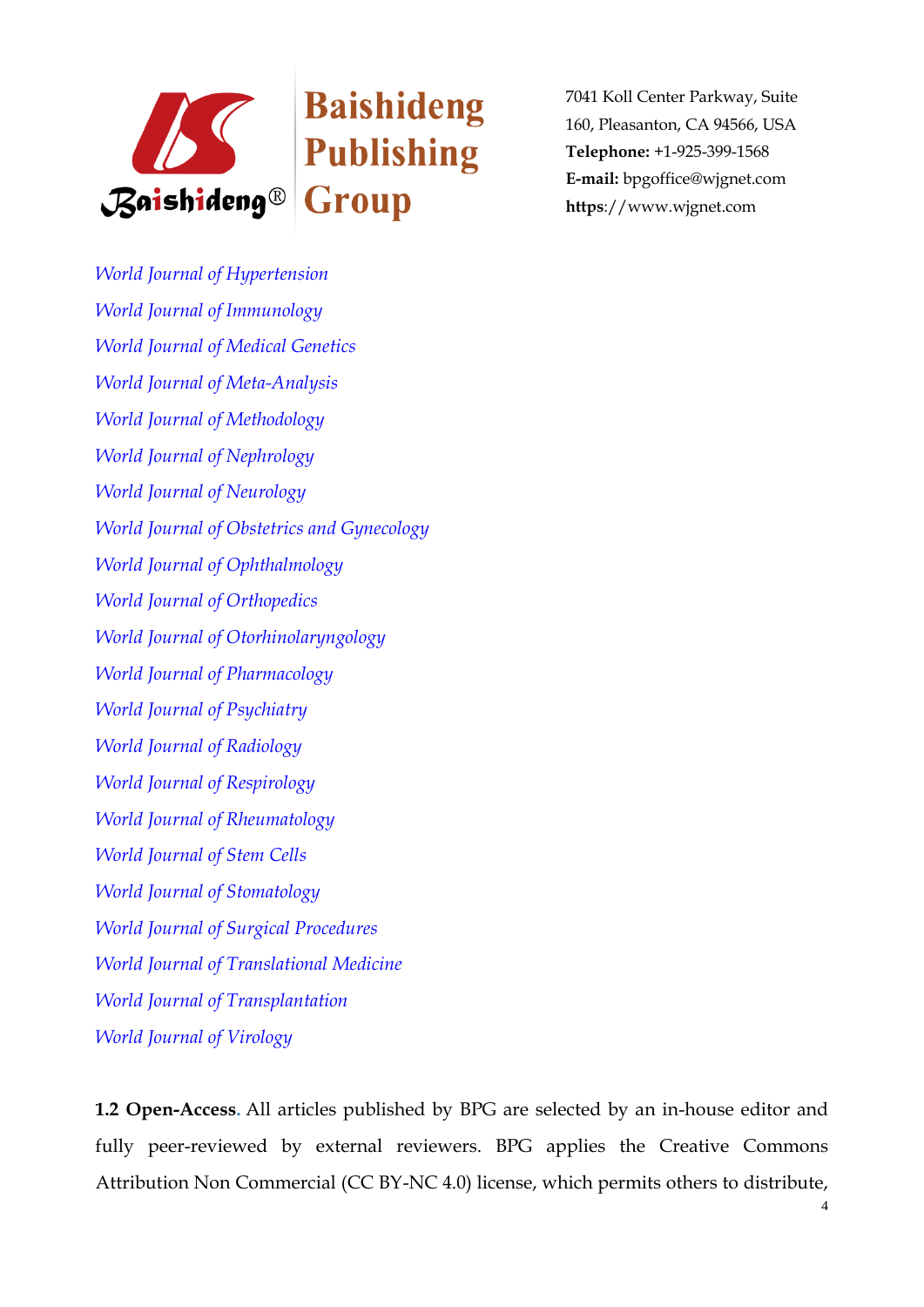

remix, adapt, build upon the published works non-commercially, and license the derivative works on different terms, provided the original work is properly cited and the use is non-commercial. See: <https://creativecommons.org/licenses/by-nc/4.0/>

**1.3 Copyright.** Copyright belongs to the author(s) for all articles published by BPG. All rights are reserved.

**1.4 Article Processing Charge.** For detailed information, please visit: <https://www.wjgnet.com/bpg/gerinfo/242>

**1.5 Privacy Policy***.* BPG is committed to the protection of your personal information. BPG's privacy policy applies only to information collected by BPG through the www.wjgnet.com website. For details about the privacy policy, please visit: <https://www.wjgnet.com/bpg/gerinfo/269>

**1.6 Disclaimer Statement.** All articles published in journals owned by BPG represent the views and opinions of their authors, and not the views, opinions or policies of BPG, except where explicitly indicated otherwise.

**1.7 Publisher.** Baishideng Publishing Group Inc, 7041 Koll Center Parkway, Suite 160, Pleasanton, CA 94566, USA*.* [bpgoffice@wjgnet.com](file:///F:/æç¨¿åºçæµç¨/ä¹¦åè¦æ±-æäº¤-æ ¼å¼/Minireview/bpgoffice@wjgnet.com)

**1.8 Help Desk.** For details, please visit: <https://www.f6publishing.com/helpdesk>

**1.9 Website.** For details, please visit: [https://www.wjgnet.com](https://www.wjgnet.com/)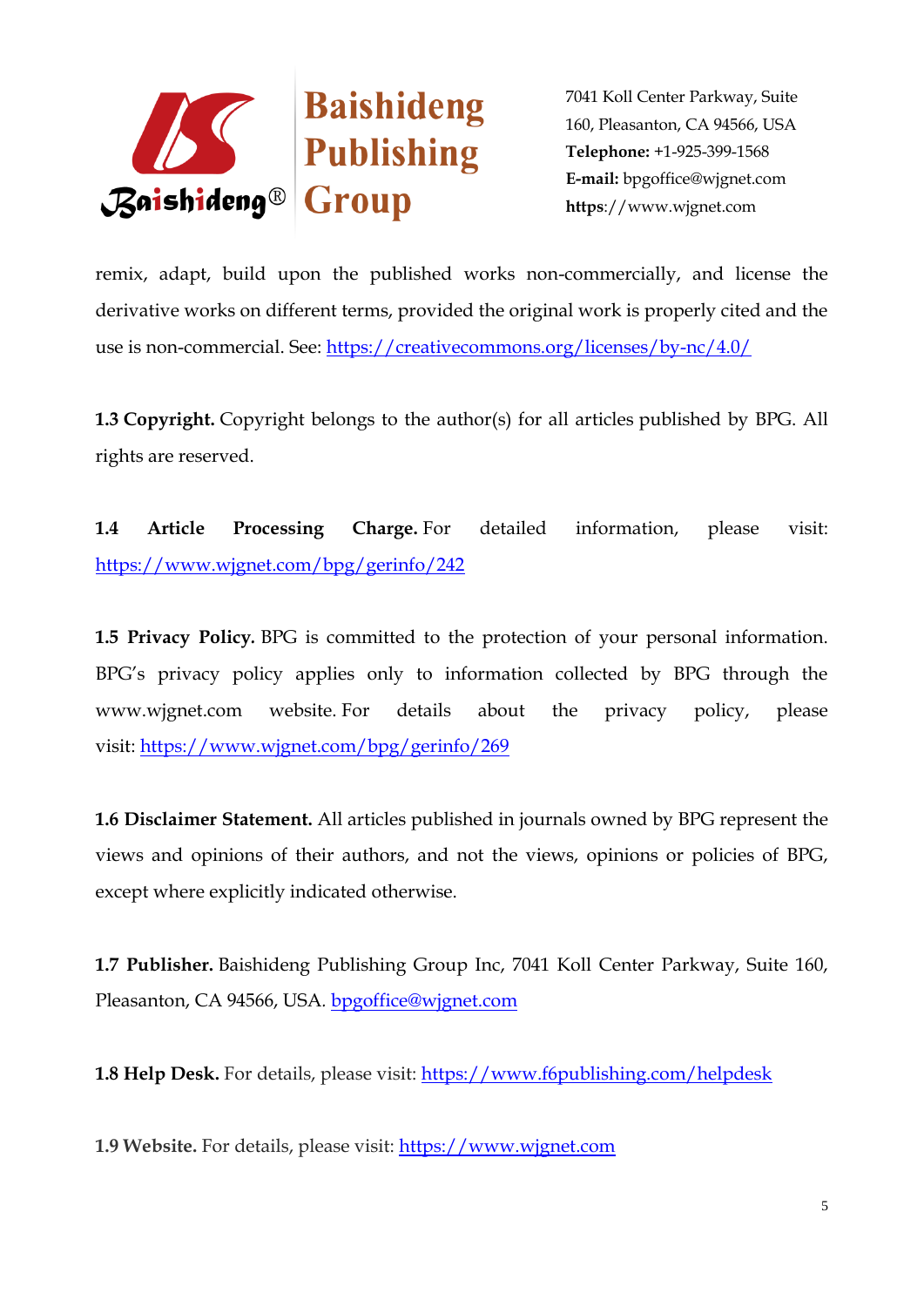

**1.10 Submit a Manuscript.** For details, please visit the F6Publishing system at: [https://www.f6publishing.com](https://www.f6publishing.com/)

#### **2 PEER-REVIEW PROCESS**

Upon submission of any manuscript for consideration for publication in a journal published by the BPG, the scientific editor first performs a search of the Web of Science, Google and/or PubMed databases to determine the topical relevance and timeliness of the manuscript's content as well as to make an initial assessment of potential academic misconduct related to the general features of the study and/or topical content. The results of this initial review are either approval to enter into the peer-review process or rejection. The first step in the peer-review process involves delivery of the manuscript to 1 to 3 external reviewers with expertise in the paper's topic and/or field. The reviewers are allotted a period of 14 to 28 d in which to thoughtfully assess the manuscript and return comments to the editorial office, at which time the editorial director conducts a decision-making meeting to assess the reviewers' comments. Manuscripts that have received positive comments and meet the general publication requirements of BPG and any specific requirements of the particular journal are forwarded directly to the editor-in-chief, who provides signatory approval recommending that the manuscript is "To Be Accepted". If the manuscript fails to meet the high-quality standard assessed by the peer-reviewers or does not meet the BPG and/or journal-specific criteria, it is rejected. All manuscripts recommended for acceptance must pass a final review by the editor-in-chief before they are officially accepted for publication and entered into the production phase.

#### **3 PUBLISHING PROCESS**

**Step 1** Manuscript reception and registration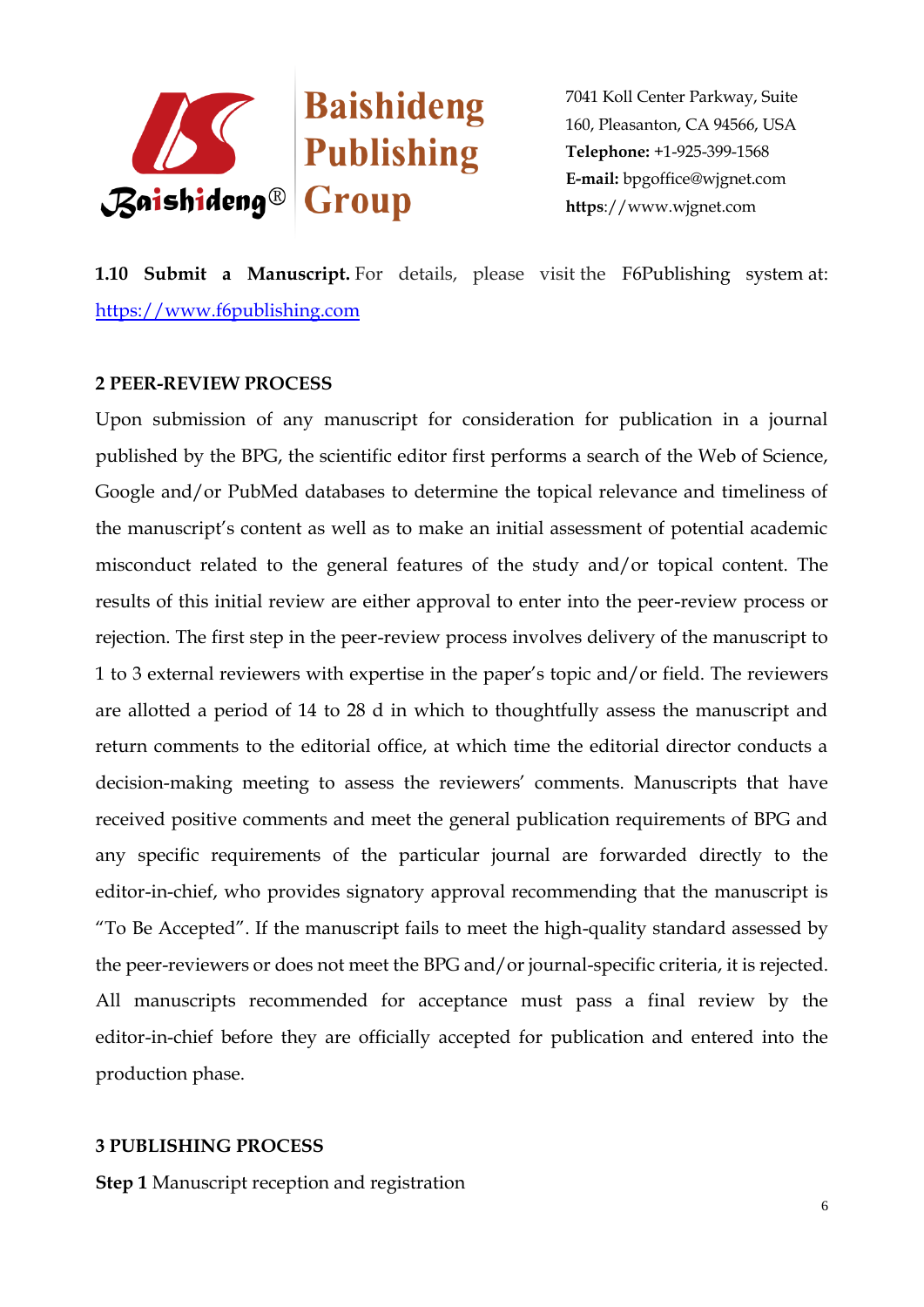

- **Step 2** Initial review by scientific editor
- **Step 3** Peer-review
- **Step 4** End of peer-review
- **Step 5** First round of meeting evaluation
- **Step 6** To be accepted
- **Step 7** Revision by the author(s)
- **Step 8** Second round of meeting evaluation
- **Step 9** To be accepted/revised/rejected

**Step 10** Final review by the Editor-in-Chief (final quality control for academic content and language quality)

- **Step 11** Final acceptance and charging of publication fee
- **Step 12** Language editing
- **Step 13** Production
- **Step 14** Proofreading by Scientific Editor
- **Step 15** Proofreading by Deputy Editor
- **Step 16** Final review by Editor-in-Chief
- **Step 17** Release of online open-access papers in electronic form on the BPG website
- **Step 18** Release of online papers on PubMed Central
- **Step 19** Delivery of high-quality PDF reprints to the author(s)
- **Step 20** End of the publication process

# **4 GUIDELINES FOR MANUSCRIPT PREPARATION, SUBMISSION, AND MANUSCRIPT FORMAT**

The following manuscript type will be published in the BPG series journals:

**4.1 Editorial.** Editorial board members are invited to make comments on an important topic in their field, regarding its current research status and future directions that will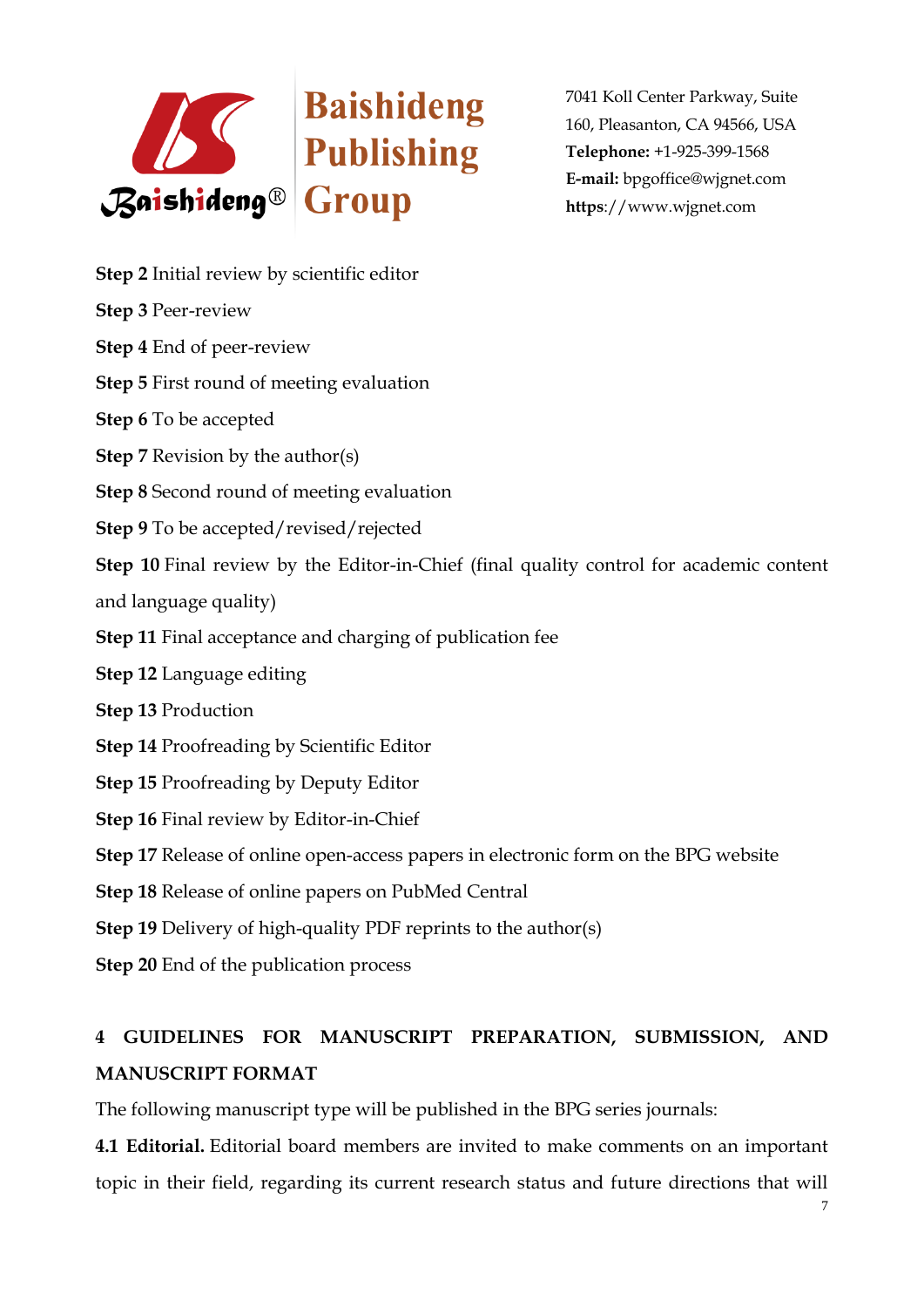

promote development of this discipline. The detailed writing requirements of Editorial can be found at: <https://www.wjgnet.com/bpg/GerInfo/214>

**4.2 Frontier.** Highly influential scientists are invited to write a Frontier article select a highly cited, cutting-edge original paper of his/her own and summarize the major findings, the problems that have been resolved and remain to be resolved, and the future research directions, in order to help readers understand his/her important academic point of view and perspectives on the directions of research in their field. The detailed writing requirements for the Frontier article can be found at: <https://www.wjgnet.com/bpg/GerInfo/216>

**4.3 Diagnostic Advances.** Highly influential scientists are invited to write about the most up-to-date, high-quality diagnostic advances in their field in order to improve the diagnostic skills of readers in topics covering the spectrum of general clinical diagnosis, differential diagnosis, pathological diagnosis, laboratory diagnosis, imaging diagnosis, endoscopic diagnosis, biotechnological diagnosis, functional diagnosis, and physical diagnosis. The detailed writing requirements for the Diagnostic Advances article can be found at: <https://www.wjgnet.com/bpg/GerInfo/197>

**4.4 Therapeutic Advances.** Highly influential scientists are invited to write a Therapeutic Advances article as a high-quality summary with perspectives on the most up-to-date therapeutic advances in their field in order to help improve the therapeutic skills of readers in topics covering the spectrum of medication therapy, psychotherapy, physical therapy, replacement therapy, interventional therapy, minimally invasive therapy, endoscopic therapy, transplantation therapy, and surgical therapy. The detailed writing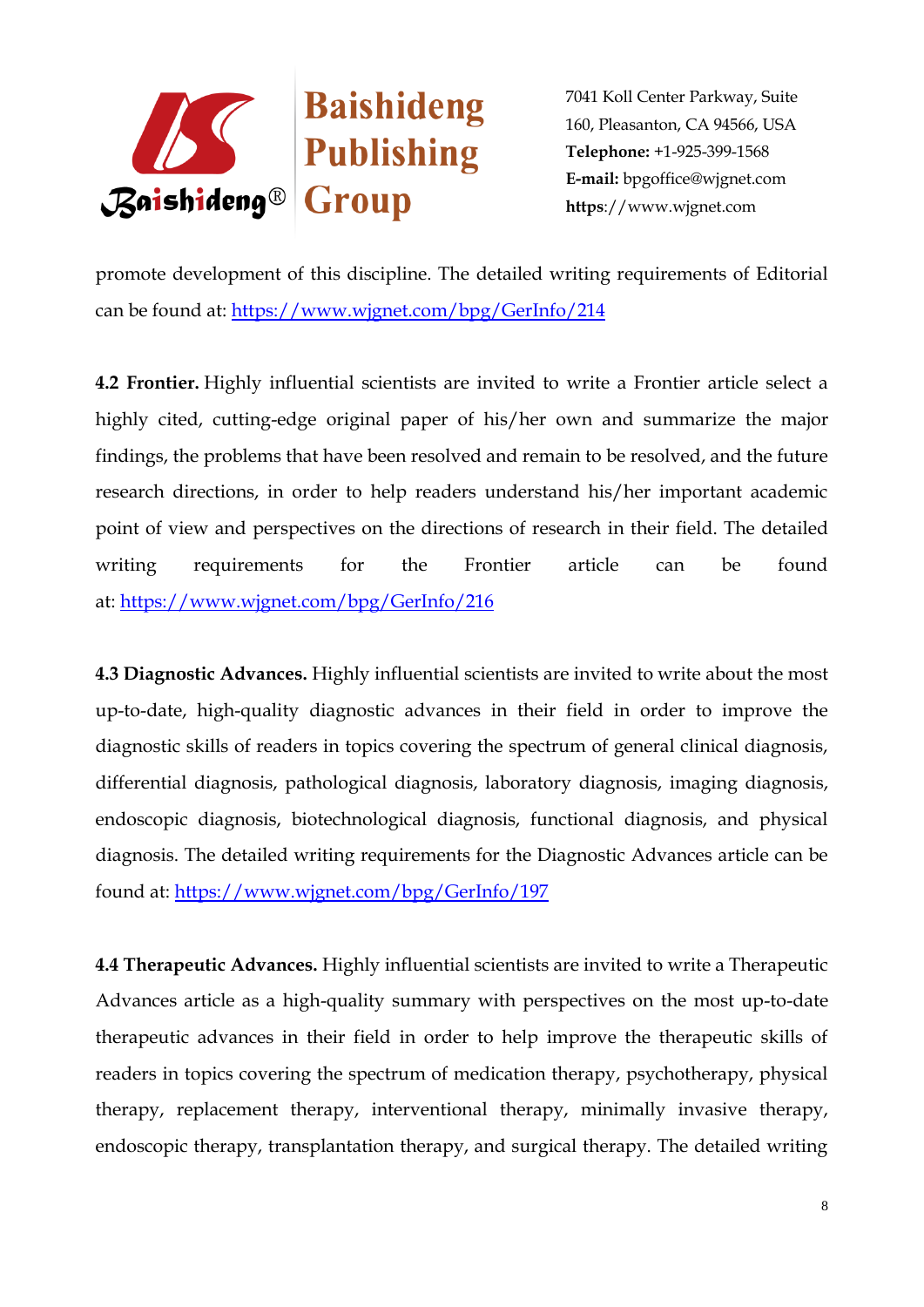

requirements for the Therapeutic Advances article can be found at: <https://www.wjgnet.com/bpg/GerInfo/213>

**4.5 Field of Vision.** Highly influential scientists are invited to write a Field of Vision commentary on recent perspectives of seminal articles, on hot topic articles, or the latest articles in the research field in order to keep readers at the forefront of research and increase the impact of their clinical research. Seminal (classic) articles are papers that are included in the Web of Knowledge and which have received a large number of citations (ranking in the top 1%) after being published for more than 3 years, reflecting the article's quality and impact on the field. Hot topic articles are papers that are included in the Web of Knowledge and have received a large number of citations after being published for no more than 2 years, reflecting their representation of cutting-edge trends in scientific research. Latest articles are the most recently published high-quality papers that are included in PubMed and which reflect the latest trends in the author's research field. In general, these commentary type articles will focus on the status quo of the overall research in the field, highlighting the most important research topics, the problems that have now been resolved and remain to be resolved, and the future research directions that may maximize the practical impact on a field. The basic information for the article that is the subject of these types of commentaries will be clearly stated at the beginning of the new article and will include author names, article title, journal name, year, volume, and inclusive page numbers. The detailed writing requirements for the Field of Vision article can be found at:<https://www.wjgnet.com/bpg/GerInfo/215>

**4.6 Minireview.** Highly influential scientists are invited to write a Minireview article on recent advances and trends in molecular biology, genomics, and related cutting-edge technologies to provide readers with the latest knowledge and to help improve their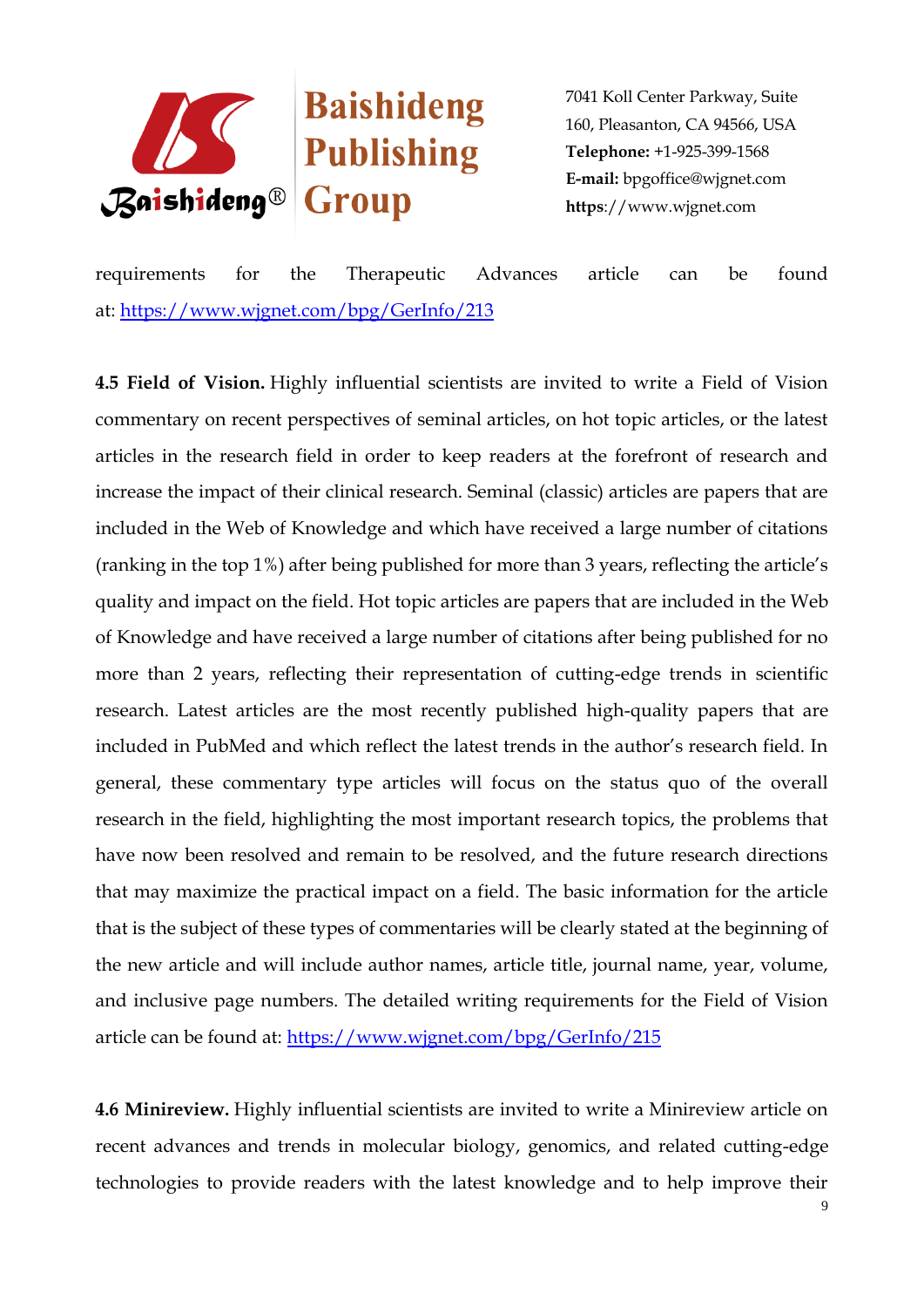

diagnostic and therapeutic skills. The detailed writing requirements for the Minireview article can be found at: <https://www.wjgnet.com/bpg/GerInfo/192>

**4.7 Review.** Highly influential scientists are invited to write a Review article that will focus on the status quo of the overall research in the field, highlighting the most important research topics, the problems that have now been resolved and remain to be resolved, and the future research directions that may maximize the practical impact on a field. The detailed writing requirements for the Review article can be found at: <https://www.wjgnet.com/bpg/GerInfo/217>

**4.8 Topic Highlight.** Highly influential scientists are invited to write a series of Topic Highlight articles. We identify these experts from the pool of authors with highly-cited publications; specifically, these are authors whose numbers of citations represent the top 1% over the past 10 years. Such a high number of citations can directly reflect the quality of the authored paper and the academic influence of the author. Commenting on and discussing a series of hot topic articles (7-10 articles) will help improve the diagnostic and therapeutic skills of readers. The detailed writing requirements for the Topic Highlight article can be found at:<https://www.wjgnet.com/bpg/GerInfo/186>

**4.9 Opinion Review.** Opinion Review articles include three types: 1) an essay in which the author presents and depicts a viewpoint; 2) an essay in which the author raises 1-3 questions based on published articles and makes a discussion on them; and 3) an essay in which the author discusses a core issue in a reasonable, thorough manner. The detailed writing requirements for the Clinical Trials Study article can be found at: <https://www.wjgnet.com/bpg/GerInfo/298>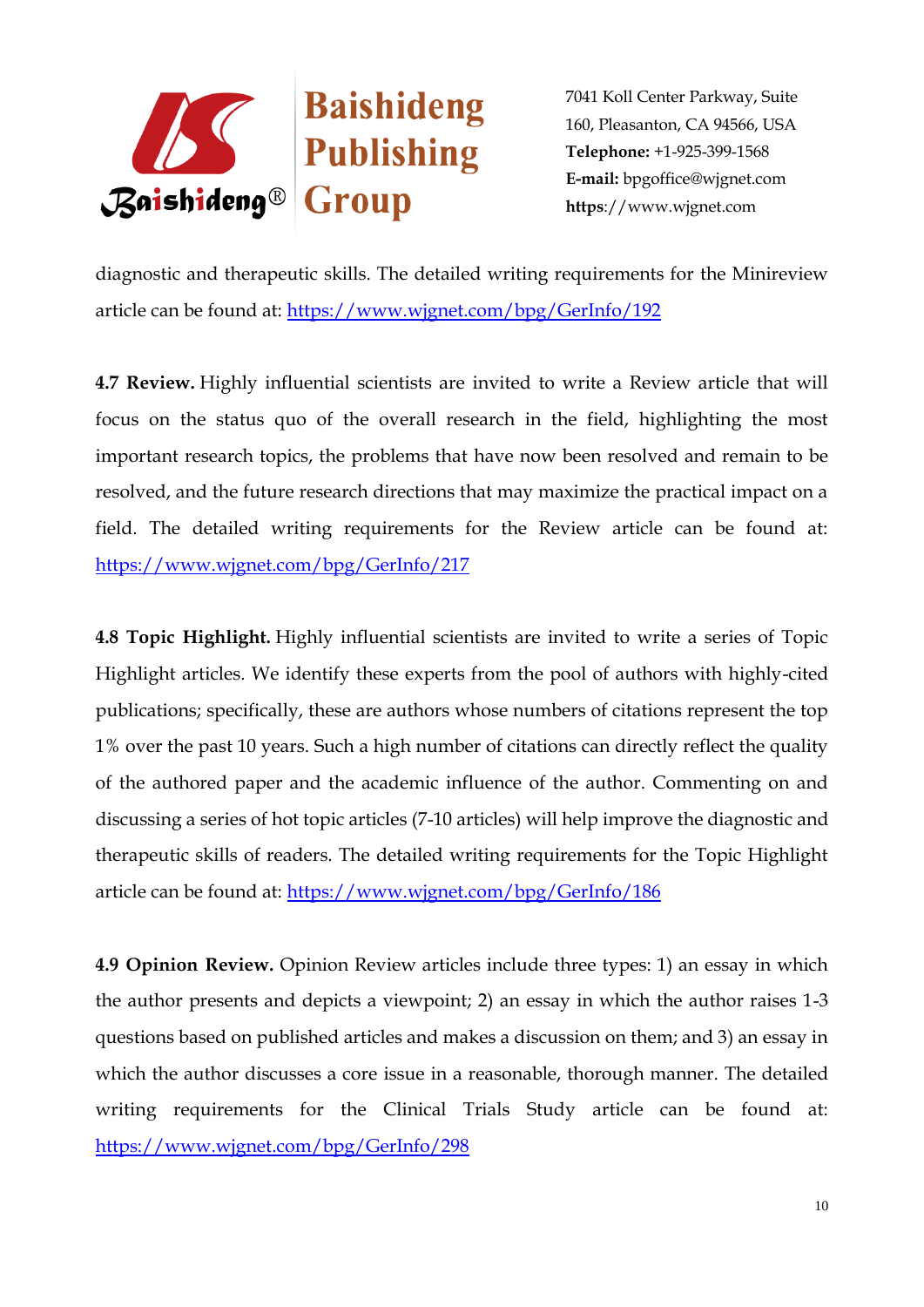

**4.10 Basic Study.** The Basic Study article can be submitted by any author and is written to describe and detail basic studies of novel and innovative findings in medical basic research. The detailed writing requirements for the Basic Study article can be found at: <https://www.wjgnet.com/bpg/GerInfo/218>

**4.11 Case Control Study.** The Case Control Study article can be submitted by any author and is structured as the identification of person/s with a disease of interest and a control (comparison, referent) group without the disease, followed by a description of the relationship of an attribute of the disease and its examination by comparative analysis of diseased vs non-diseased persons, with regard to the frequency or levels of the attribute in each group. The detailed writing requirements for the Case Control Study article can be found at: <https://www.wjgnet.com/bpg/GerInfo/195>

**4.12 Clinical Trials Study.** The Clinical Trials Study article can be submitted by any author and will describe a pre-planned study of the safety, efficacy, or optimum dosage schedule (if appropriate) of one or more diagnostic, therapeutic or prophylactic technique(s), device(s) or drug(s) selected according to predetermined criteria of eligibility and observed for predefined evidence of favorable and/or unfavorable effects. The detailed writing requirements for the Clinical Trials Study article can be found at: <https://www.wjgnet.com/bpg/GerInfo/196>

**4.13 Observational Study.** The Observational Study article can be submitted by any author and will describe a clinical study in which participants may receive diagnostic, therapeutic or other types of interventions, but the investigator does not assign participants to receive specific interventions (as in an interventional study). The detailed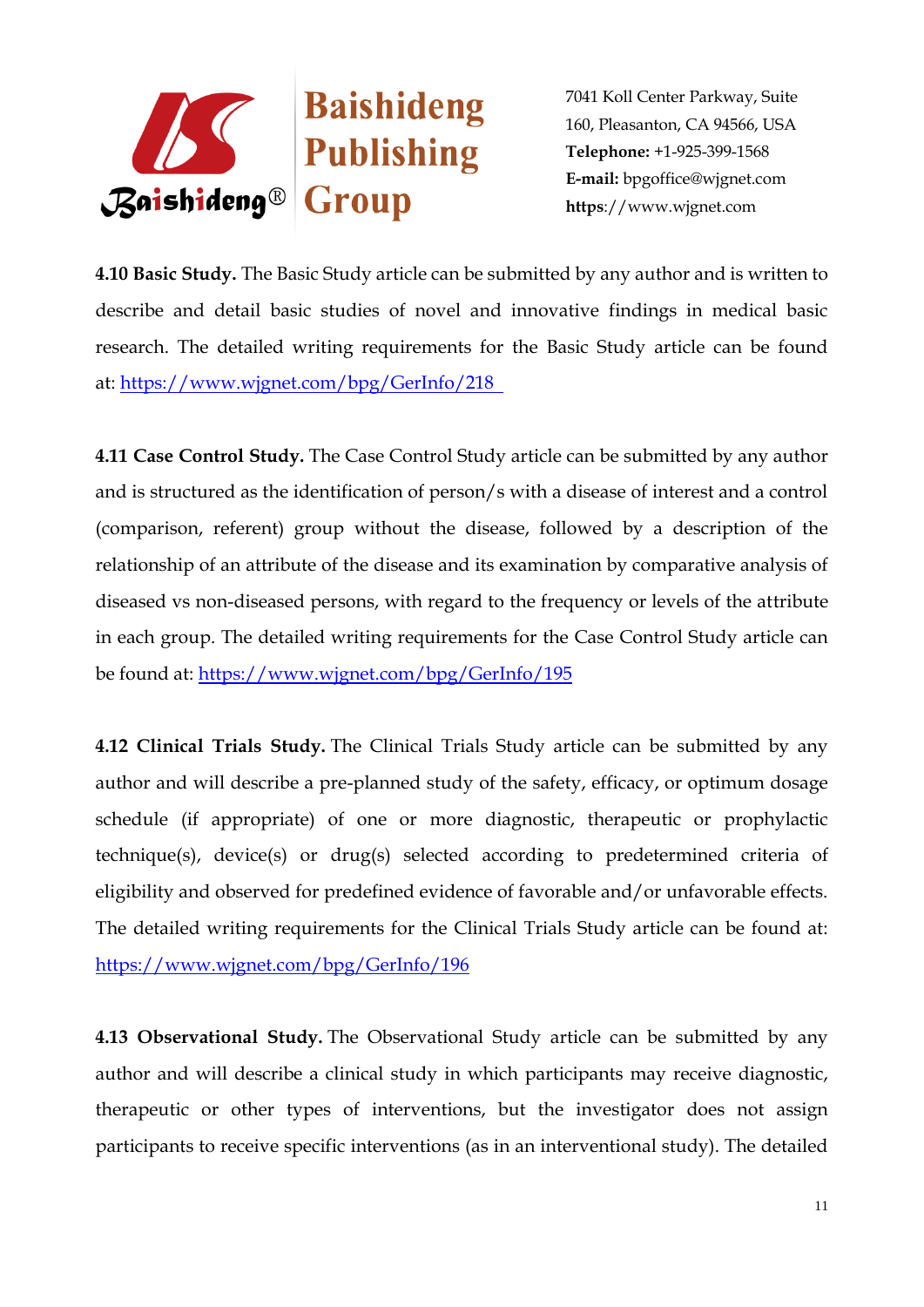

writing requirements for the Observational Study article can be found at: <https://www.wjgnet.com/bpg/GerInfo/200>

**4.14 Prospective Study.** The Prospective Study article can be submitted by any author and will describe an observational study of a population for a sufficient number of persons over a sufficient number of years to generate incidence and/or mortality rates subsequent to the selection of the study group. The detailed writing requirements for the Prospective Study article can be found at: <https://www.wjgnet.com/bpg/GerInfo/201>

**4.15 Randomized Clinical Trial.** The Randomized Clinical Trial article can be submitted by any author and will describe a clinical trial in which the participants are assigned by chance to separate groups for comparison of different treatments; neither the researchers nor the participants can choose which group any individual is ultimately assigned to. Using chance to assign people to groups means that the groups will be similar and that the treatments they receive can be compared objectively. At the time of the trial, it is not known which treatment is best. Finally, study participation in a randomized trial is completely at the discretion of the patient. The detailed writing requirements for the Randomized Clinical Trial article can be found at: <https://www.wjgnet.com/bpg/GerInfo/202>

**4.16 Randomized Controlled Trial.** The Randomized Controlled Trial article can be submitted by any author and will describe a clinical trial that involves at least one test treatment and one control treatment, concurrent enrollment and follow-up of the testand control-treated groups, and in which the treatments to be administered are selected/assigned by a random process, such as the use of a random-numbers table. The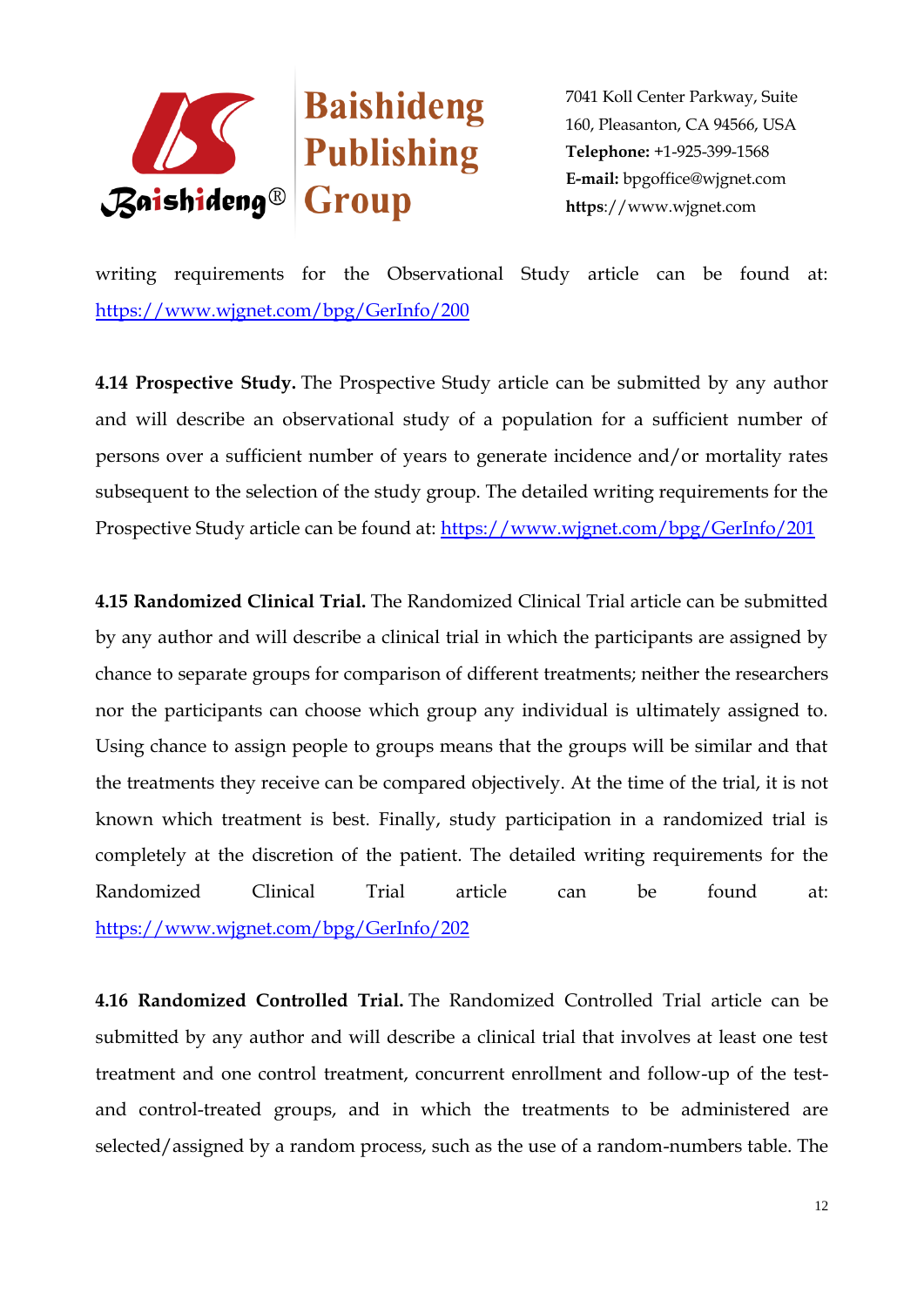

detailed writing requirements for the Randomized Controlled Trial article can be found at: <https://www.wjgnet.com/bpg/GerInfo/209>

**4.17 Retrospective Cohort Study.** The Retrospective Cohort Study article can be submitted by any author and will describe a research study in which the medical records of groups of individuals who are alike in many ways but differ in a certain characteristic (for example, female nurses who smoke and those who do not smoke) are compared for a particular outcome (such as gastric cancer). The detailed writing requirements for the Retrospective Cohort Study article can be found at: <https://www.wjgnet.com/bpg/GerInfo/210>

**4.18 Retrospective Study.** The Retrospective Study article can be submitted by any author and will describe a study to test etiologic hypotheses by which inferences about an exposure to putative causal factors are derived from data relating to characteristics of persons under study or to events or experiences in their past. The essential feature of the retrospective study is that some of the persons under study have the disease or outcome of interest and their characteristics are compared with those of unaffected persons. The detailed writing requirements for the Retrospective Study article can be found at: <https://www.wjgnet.com/bpg/GerInfo/211>

**4.19 Evidence-Based Medicine.** The Evidence-Based Medicine article can be submitted by any author and will describe an approach of practicing medicine with the goal to evaluate and improve patient care. These articles require the judicious integration of the best research evidence with patient values to help guide decisions in medical care and aim to help physicians in making proper diagnoses, devising the best testing strategies, choosing the best treatments and/or methods of disease prevention, and developing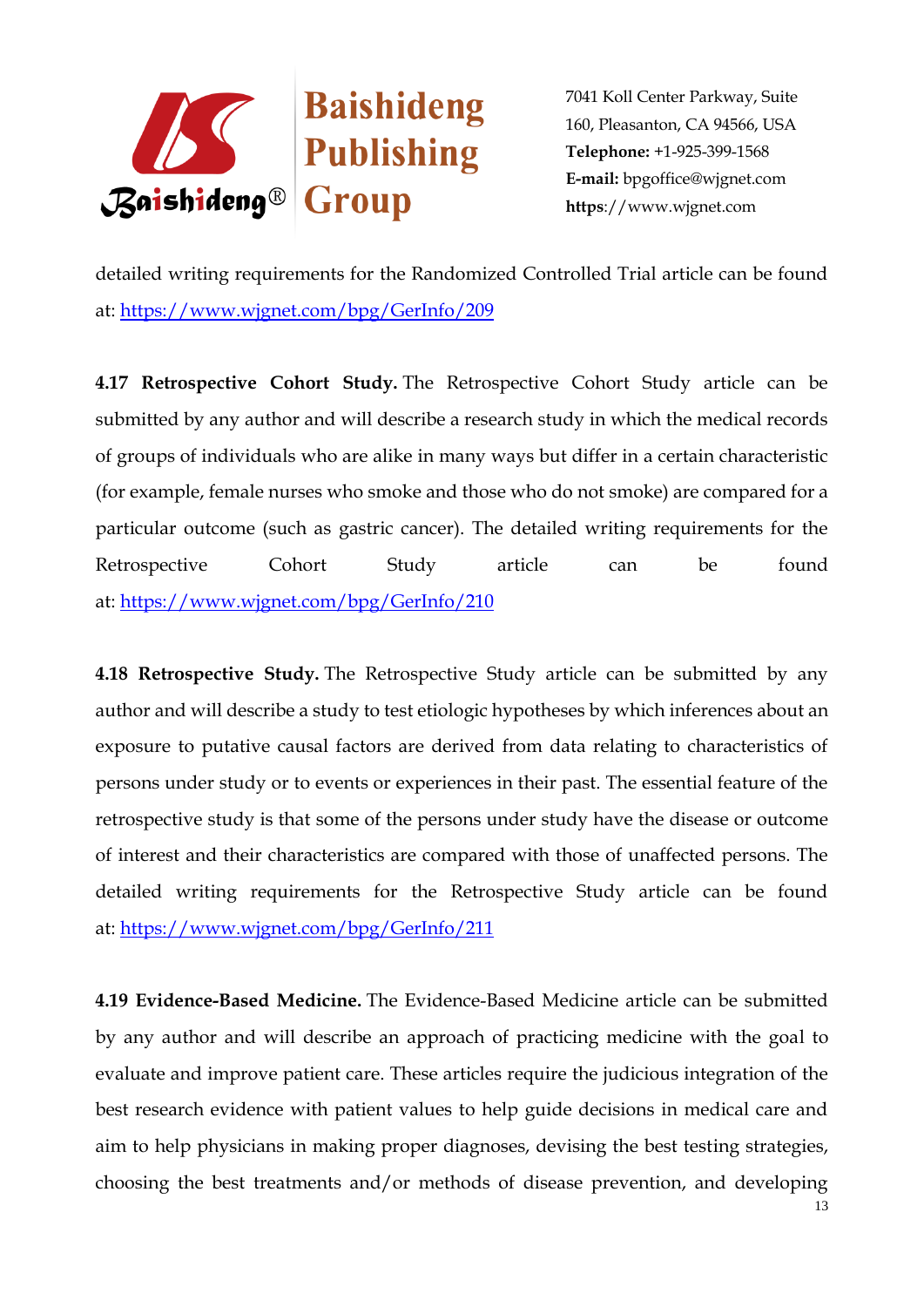

guidelines for large groups of patients with the same disease. The detailed writing requirements for the Evidence-Based Medicine article can be found at: <https://www.wjgnet.com/bpg/GerInfo/198>

**4.20 Systematic Review.** The Systematic Review article can be submitted by any author and will summarize the recent and comprehensive published material on a particular subject, without bias. The degree of comprehensiveness may vary (from broad to narrow) according to the time range of material scrutinized, but the systematic reviews that are most often desired for publication focus on the current literature. The textual material examined for systematic reviews may be equally broad or narrow and can encompass, for medicine-related topics specifically, clinical material as well as experimental research or case reports. State-of-the-art reviews tend to address more current matters. The Systematic Review article must be distinguishable from a HISTORICAL ARTICLE on the same subject, but a review of the historical literature is also within the scope of this publication type. The detailed writing requirements for the Systematic Review article can be found at: <https://www.wjgnet.com/bpg/GerInfo/203>

**4.21 Meta-Analysis.** The Meta-Analysis article can be submitted by any author and are composed of a systematic review, mixed treatment comparison, meta-regression, and overview of reviews, and provide a summary of a given quantitative effect (e.g., the effectiveness and safety of clinical treatments determined by combining data from two or more randomized controlled trials, thereby providing more precise and externally valid estimates than those that would be obtained from each individual dataset if analyzed separately from the others). The detailed writing requirements for the Meta-Analysis article can be found at:<https://www.wjgnet.com/bpg/GerInfo/278>